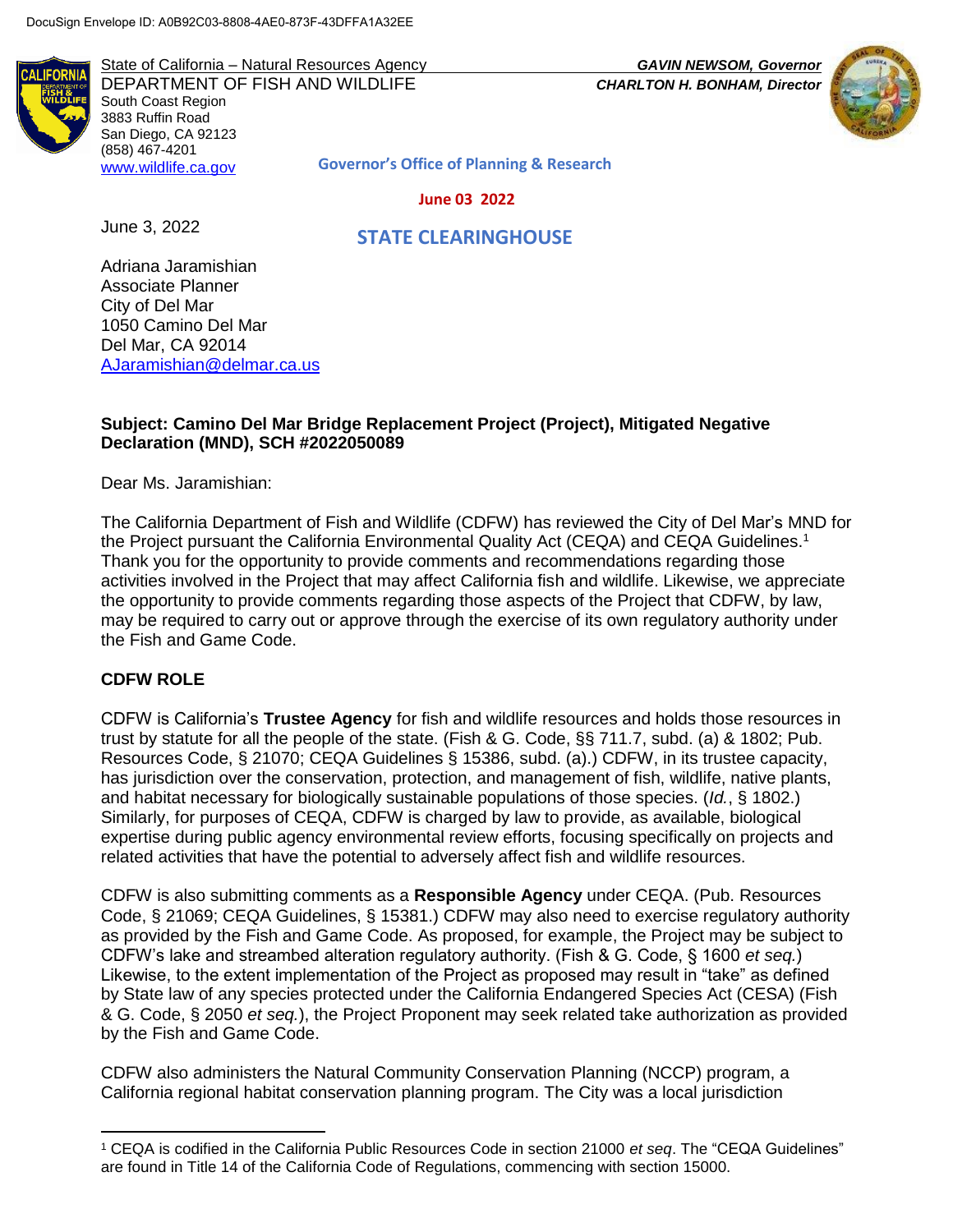Adriana Jaramishian City of Del Mar June 3, 2022 Page 2 of 4

participant in the early planning of the Subregional Multiple Species Conservation Program (MSCP) in the 1990's. However, a subarea plan (SAP) was not finalized and no permits were issued to the City by the Wildlife Agencies (jointly, CDFW and the U.S. Fish and Wildlife Service (USFWS)).

## **PROJECT DESCRIPTION SUMMARY**

**Proponent:** City of Del Mar (City)

**Objective:** The Project would replace the existing Camino Del Mar bridge (bridge No. 57C-0209) to provide continued vehicle, pedestrian, and bicycle movement along Camino Del Mar as it crosses the San Dieguito Lagoon in the City. The Project would maintain critical north-south access along the same horizontal roadway alignment with an improved design for access and public safety, and improved reliability of future access in consideration of projected coastal hazards. The replacement bridge design consists of a five-span cast-in-place prestressed concrete box girder bridge that would be slightly longer, wider, and higher than the existing bridge. The number of piers in the lagoon would be reduced from 10 to 4. The roadway approach zones within Camino Del Mar would also require modifications to accommodate the raised elevation of the bridge, including sidewalk reconstruction to meet the proposed pedestrian sidewalks on both sides of the replacement bridge.

**Location:** The Camino del Mar bridge (bridge) is located in western San Diego County 1.01 miles west of Interstate (I-) 5 within the City. The Project site is located on Camino del Mar, south of Via de la Valle and Border Avenue, north of 23rd Street, and crosses the San Dieguito River Lagoon mouth with the Pacific Ocean. The project is in the City's Floodway Zone and is in the Coastal Zone; however, is not within a review area under the National Oceanic and Atmospheric Administration (NOAA). The Project is located within the Lagoon Overlay Zone of the City's Local Coastal Program Implementing Ordinances.

**Biological Setting:** Various components of the Project could potentially have significant temporary and permanent impacts on both marine and terrestrial biological resources and organisms without mitigation. A general biological survey, including vegetation mapping, was conducted for the Project site and an approximately 200-foot surrounding area (i.e., study area) on July 16, 2018, to verify and update the previous mapping conducted in 2012, 2013, and 2015. An additional biological survey of the study area was conducted on June 30, 2021, to verify site conditions were consistent with the results of previous studies and to update supporting maps.All biological surveys were conducted by HELIX Environmental, including focused surveys for sensitive plant and bird species.

Approximately 12.83 acres of potentially jurisdictional waters of the U.S. were identified in the Project study area, consisting of 1.71 acres of wetlands and 11.12 acres of non-wetland waters. Areas considered waters of the U.S. may be subject to United States Army Corps of Engineers (USACE) and RWQCB jurisdiction. These 12.83 acres as well as an additional 0.01 acre of Southern Willow Scrub are also considered potentially jurisdictional habitats and coastal wetlands, under the jurisdiction of CDFW and California Coastal Commission, respectively. Specifically, these areas consist of 1.72 acres of wetlands/special aquatic sites and 11.12 acres of non-wetland waters.

Three sensitive plant species were detected in the study area: red sand-verbena (*Abronia maritima*), southwestern spiny rush (*Juncus acutus* var. *leopoldii*), and Torrey pine (*Pinus*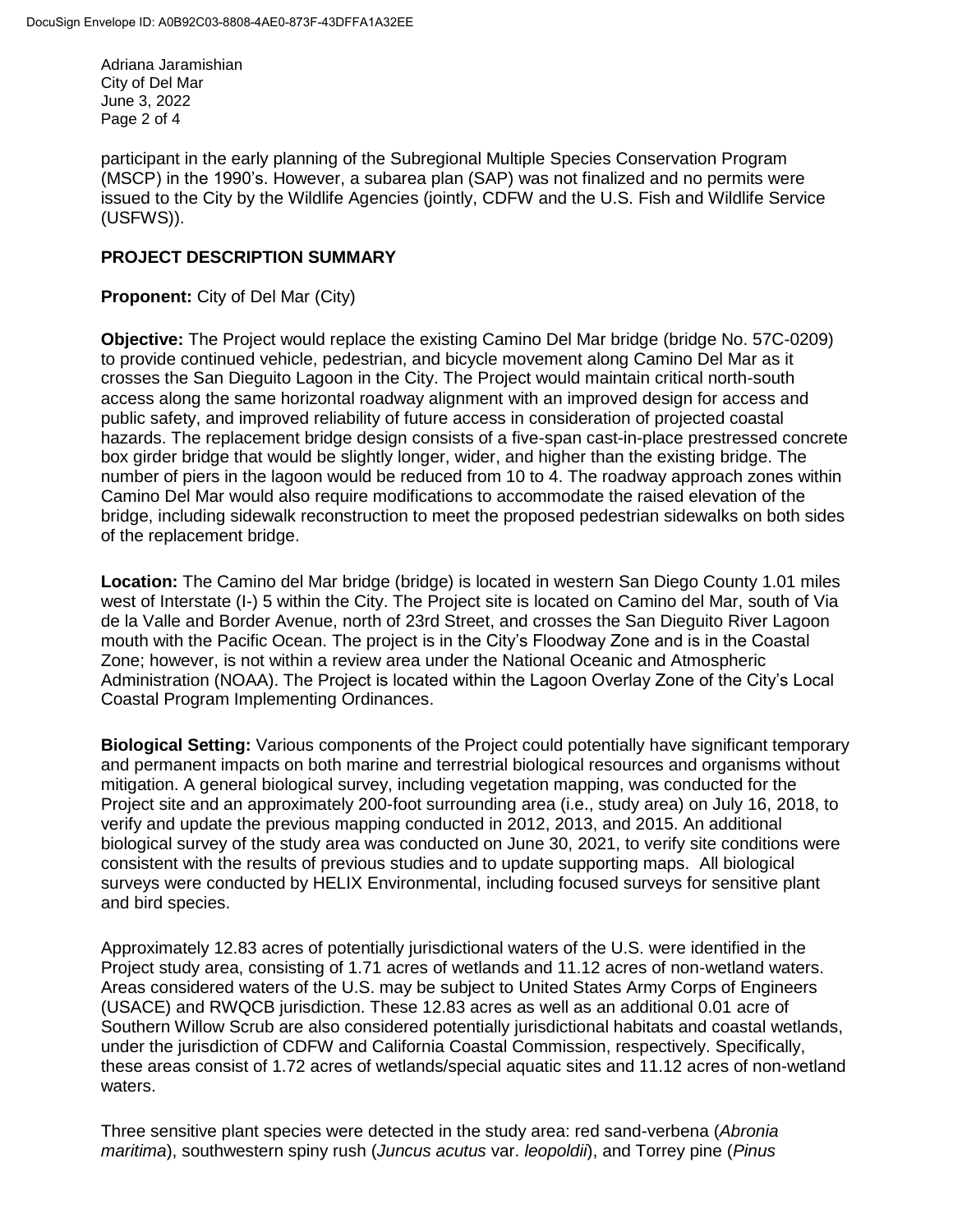Adriana Jaramishian City of Del Mar June 3, 2022 Page 3 of 4

*torreyana* ssp. *torreyana*). Although found present in the study area, none of these three plant species were detected within the Project site itself. No federally or state listed endangered or threatened plant species were found to be present in the study area.

One special-status animal species was detected in the Project study area during surveys for the Project, the CESA-listed endangered Belding's savannah sparrow (*Passerculus sandwichensis beldingii*). Three Belding's savannah sparrow territories were found in the Project study area during the 2013 surveys east of the bridge, no individuals were observed during surveys in 2018, and three territories were observed in 2022, east of the bridge in habitat on the east side of the lagoon. Suitable nesting and foraging habitat for this species does not occur within the impact area; therefore, implementation of the Project is not anticipated to result in direct impacts Belding's savannah sparrow or its habitat/territory. No other direct impacts to sensitive animal species are expected as a result of the Project.

No impacts to riparian habitat would occur because of the Project; however, direct impacts (permanent and temporary) to other sensitive natural communities/habitats would occur, including Diegan coastal sage scrub (DCSS), including disturbed CSS, beach, intertidal (open water), and mudflat.

**Timeline:** The proposed Project is estimated to be constructed over 27 months during five distinct construction stages: (1) site preparation; (2) demolition and replacement of the east side; (3) demolition and replacement of the west side; (4) bridge median improvements; and (5) final improvements.

### **COMMENTS AND RECOMMENDATIONS**

CDFW offers the comments and recommendations below to assist the City in adequately identifying and/or mitigating the Project's significant, or potentially significant, direct, and indirect impacts on fish and wildlife (biological) resources. Recommendations may also be included to improve the document.

### **Specific Comments**

CDFW concurs with the Biological Mitigation Measures described in the draft MND to reduce impacts to sensitive species and natural resources. We make the following recommendations regarding mitigation requirements that fall under CDFW's jurisdiction as a Trustee Agency and a Responsible Agency.

- 1. Results of preconstruction surveys for Belding's savannah sparrow. Belding's savannah sparrow is CESA-listed as endangered. "Endangered species" as defined by CESA means a native species that is in serious danger of becoming extinct throughout all, or a significant portion, of its range due to one or more causes, including loss of habitat or change in habitat (Fish and Game Code). As noted in the MND, impacts to Belding's savannah sparrow habitat would likely require the City to seek an Incidental Take Permit (ITP) through Section 2081 of the Fish and Game Code for potential impacts on Belding's Savannah sparrow habitat and provide mitigation for habitat loss. Though the MND states that there is not suitable nesting habitat for Belding's savannah sparrow in the Project impact footprint, we request the City keep CDFW apprised of the results of pre-construction surveys for Belding's.
- 2. Mitigation for CSS. CDFW concurs with the requirement set in BIO-4 to mitigate for permanent impacts to 0.16 acre of CSS at a 2:1 ratio. In addition, CDFW requests the opportunity to